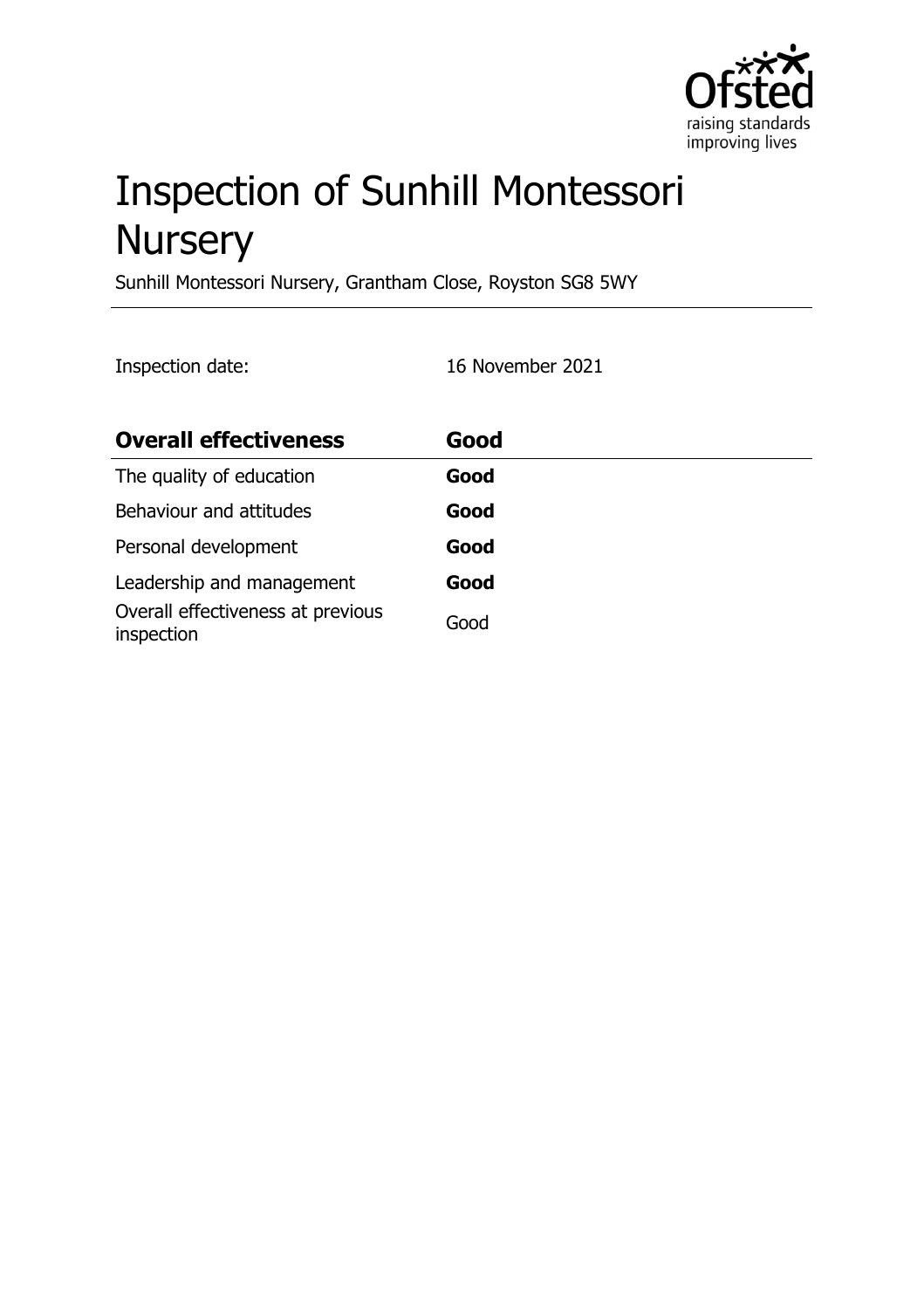

# **What is it like to attend this early years setting?**

#### **The provision is good**

Children enjoy their time in the nursery and with staff who genuinely enjoy their work. When young children are settling in, staff give them extra comfort and reassurance. They enjoy knowing that staff are close by as they develop the confidence to explore. There is a lovely atmosphere in the rooms, as staff spontaneously and frequently sing songs to children and read them favourite stories. This supports their communication and language skills. Children hear their home language during play and activities. For example, some staff have learned and use familiar phrases in songs, and greetings, in different languages.

Children show that they are fond of the staff and children in their room. For example, they know all their names and the older children build close friendships with peers. Younger children recognise their siblings over the low garden fence and proudly smile as they approach them.

Children behave well. They are encouraged to use and develop their imagination as they bring their ideas to life. For example, when children say they want to go on an 'adventure across the bridge and through a swamp to nanny's house', staff facilitate this outside. They praise children for giving such good descriptive instructions about how to get there. Staff extend children's learning as they encourage them to guess how long it will take and ask how they may recreate a swamp with planks and tyres.

#### **What does the early years setting do well and what does it need to do better?**

- Children benefit from a broad and balanced curriculum, in the main. The manager and staff are clear about the developing skills and knowledge that they want children to learn in each room. For example, younger children learn to scrape their plates after they have eaten, while the oldest children wash up their own crockery and utensils after each meal.
- $\blacksquare$  Key persons know their key children very well. They are confident about what the children could do when they started at the nursery and how they have helped them to make good progress and develop the skills they need for the next stage in their learning.
- All staff interact well with children. Staff watch, listen and respond to children. They model learning to encourage children to have a go. For example, a child learns that he can copy a square and triangle shape firstly drawn by a member of staff. Younger children learn to make circular marks in the green sand and older children 'paint' the walls outside with different coloured water. These activities help children of all ages to develop early literacy skills and the small muscles in their hands.
- $\blacksquare$  Staff follow clear hygiene practices as they carry out care routines. This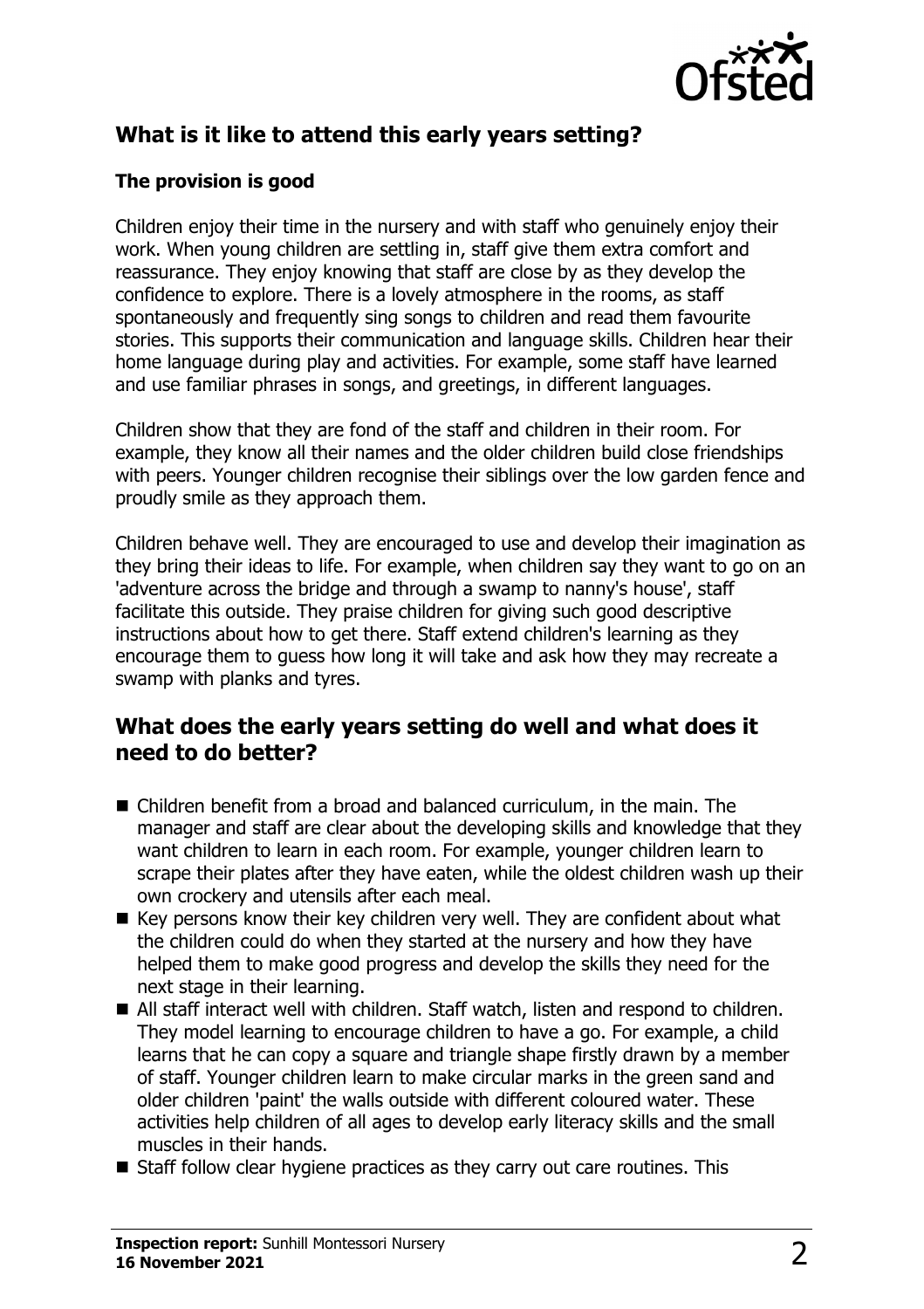

promotes the welfare of each child they care for. Children are provided with healthy and nutritious meals and snacks. However, the organisation of snack times in some rooms does not promote the ethos of the nursery that is based on self-directed activity. Some children do not wish to stop for snack but want to carry on with a self-chosen activity, and snack time prevents this. Some children spend a period of time that is not meaningful, rolling around on the carpet while they wait to wash their hands.

- $\blacksquare$  Staff plan activities for both the indoor and outdoor environment and children benefit from lots of fresh air each day, which supports their good health. However, outdoor areas lack learning opportunities for children to explore the natural world.
- $\blacksquare$  The staff team is strong and determined to provide children with good quality early years experiences. The manager is proactive in ensuring that the ratios of adults to children remain correct and that a sufficient amount of qualified, suitable staff work directly with the children.
- $\blacksquare$  The premises is secure which ensures that the children inside remain safe. Staff complete daily risk assessments for each of their rooms and outside areas. These are effective in identifying and minimising any risks to children.
- $\blacksquare$  Partnerships with parents are strong. Recent feedback from parents is very favourable. They say that the nursery is a great place and they would recommend it. Others comment that they are impressed with the range of activities that their children are involved in.

# **Safeguarding**

The arrangements for safeguarding are effective.

The staff and manager have a secure knowledge of safeguarding policies and procedures. They know what to do if there are concerns about children's well-being or if there is an allegation made against a member of staff. Staff benefit from regular training relating to safeguarding procedures as well as wider safeguarding issues. The manager and senior managers ensure that staff always have safeguarding at the forefront of everything they do. They use lots of successful initiatives to test and refresh staff's knowledge of safeguarding.

## **What does the setting need to do to improve?**

#### **To further improve the quality of the early years provision, the provider should:**

- $\blacksquare$  provide children with richer opportunities to learn about the natural world in the outside areas
- $\blacksquare$  provide all children with more meaningful learning and engagement opportunities during daily routines, such as snack time.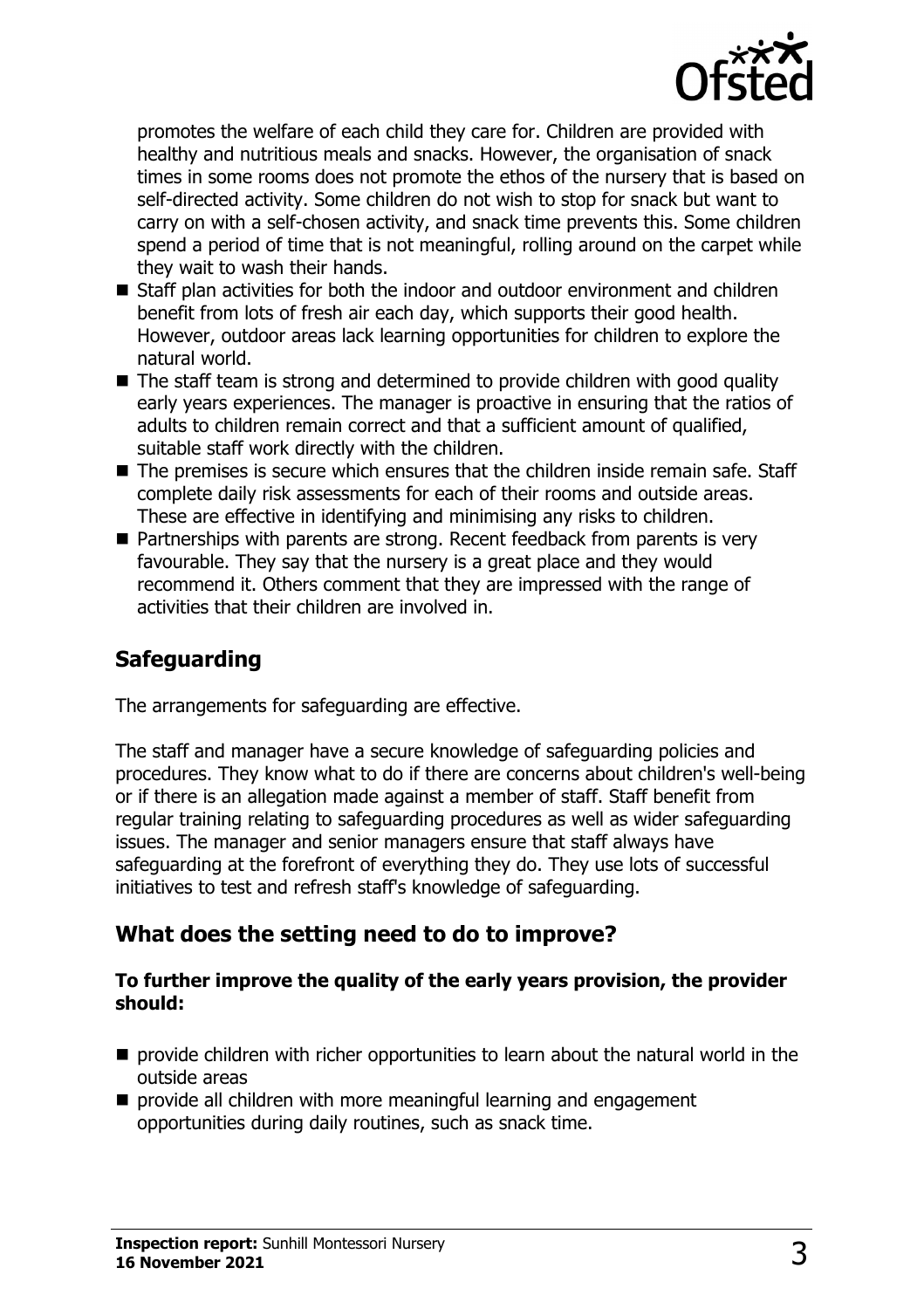

| <b>Setting details</b>                              |                                                                                      |
|-----------------------------------------------------|--------------------------------------------------------------------------------------|
| Unique reference number                             | EY463845                                                                             |
| <b>Local authority</b>                              | <b>Hertfordshire</b>                                                                 |
| <b>Inspection number</b>                            | 10214164                                                                             |
| <b>Type of provision</b>                            | Childcare on non-domestic premises                                                   |
| <b>Registers</b>                                    | Early Years Register, Compulsory Childcare<br>Register, Voluntary Childcare Register |
| Day care type                                       | Full day care                                                                        |
| Age range of children at time of<br>inspection      | $0$ to 5                                                                             |
| <b>Total number of places</b>                       | 87                                                                                   |
| Number of children on roll                          | 101                                                                                  |
| Name of registered person                           | Sunhill Daycare (Europe) Limited                                                     |
| <b>Registered person unique</b><br>reference number | RP519019                                                                             |
| <b>Telephone number</b>                             | 01763 226 030                                                                        |
| Date of previous inspection                         | 11 January 2018                                                                      |

## **Information about this early years setting**

Sunhill Montessori Nursery registered in 2013. The nursery provider employs 23 members of childcare staff. Of these, 14 hold appropriate early years qualifications at level 2 or above. The nursery is open Monday to Friday all year around and operates from 7.30am until 6.30pm. The nursery staff provide funded early education for two-, three- and four-year-old children. A holiday club is provided for children up to eight years of age during school holidays.

## **Information about this inspection**

**Inspector** Anna Davies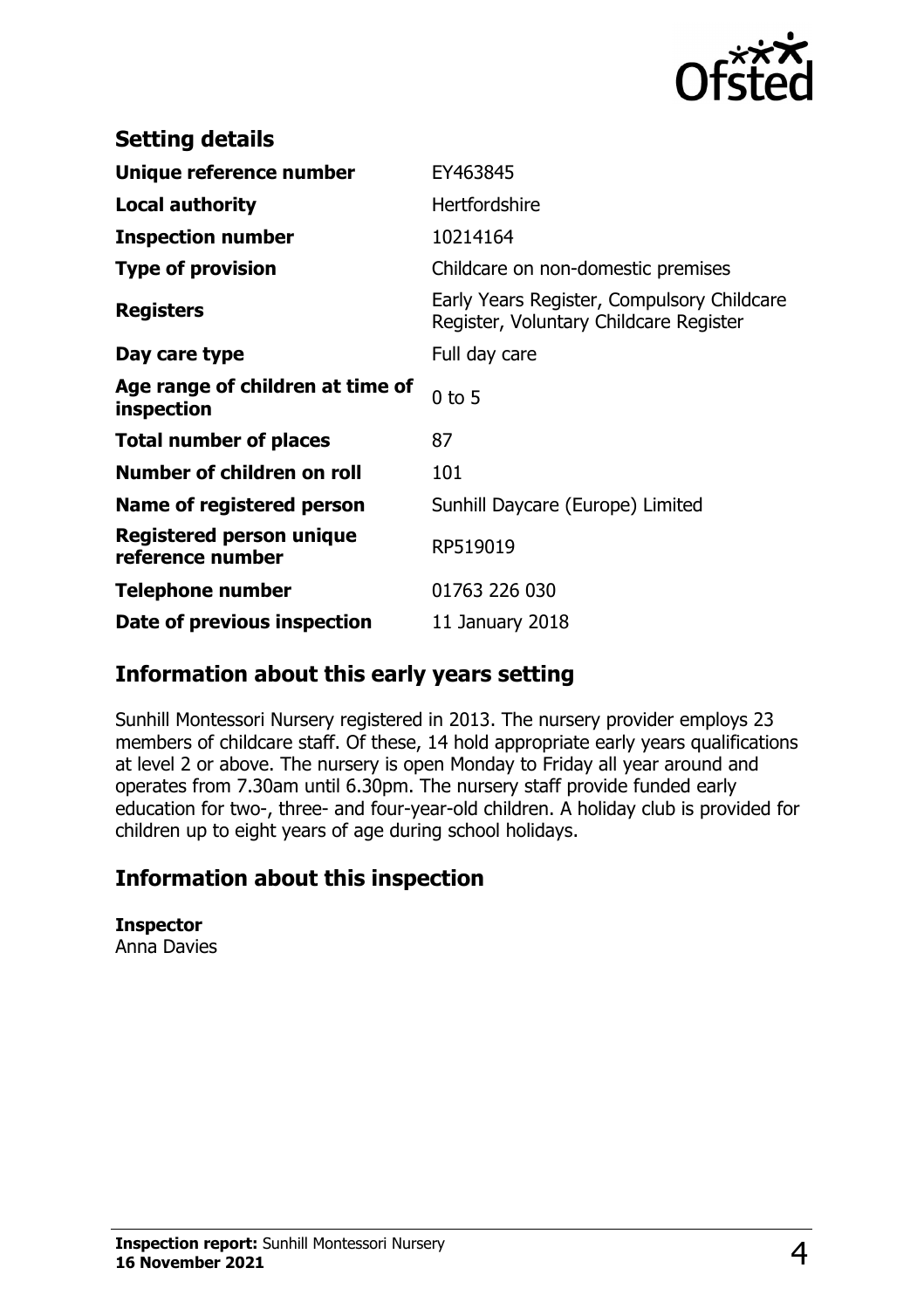

#### **Inspection activities**

- $\blacksquare$  This was the first routine inspection the provider received since the COVID-19 pandemic began. The inspector discussed the impact of the pandemic with the provider and has taken that into account in their evaluation of the provision.
- The manager and inspector completed a learning walk together and discussed how the curriculum is organised.
- $\blacksquare$  The inspector observed the quality of teaching during activities indoors and outdoors and assessed the impact this has on children's learning.
- $\blacksquare$  The inspector spoke with staff at appropriate times throughout the inspection.
- $\blacksquare$  Children spoke to the inspector about the activities they were doing.
- $\blacksquare$  The inspector carried out a joint observation with the nursery manager.
- $\blacksquare$  The inspector held a meeting with the nursery manager and a senior manager. She looked at relevant documentation and reviewed evidence of the suitability of staff working in the nursery.
- $\blacksquare$  The inspector viewed written feedback from parents and the inspector took account of this.

We carried out this inspection under sections 49 and 50 of the Childcare Act 2006 on the quality and standards of provision that is registered on the Early Years Register. The registered person must ensure that this provision complies with the statutory framework for children's learning, development and care, known as the early years foundation stage.

If you are not happy with the inspection or the report, you can [complain to Ofsted](http://www.gov.uk/complain-ofsted-report).